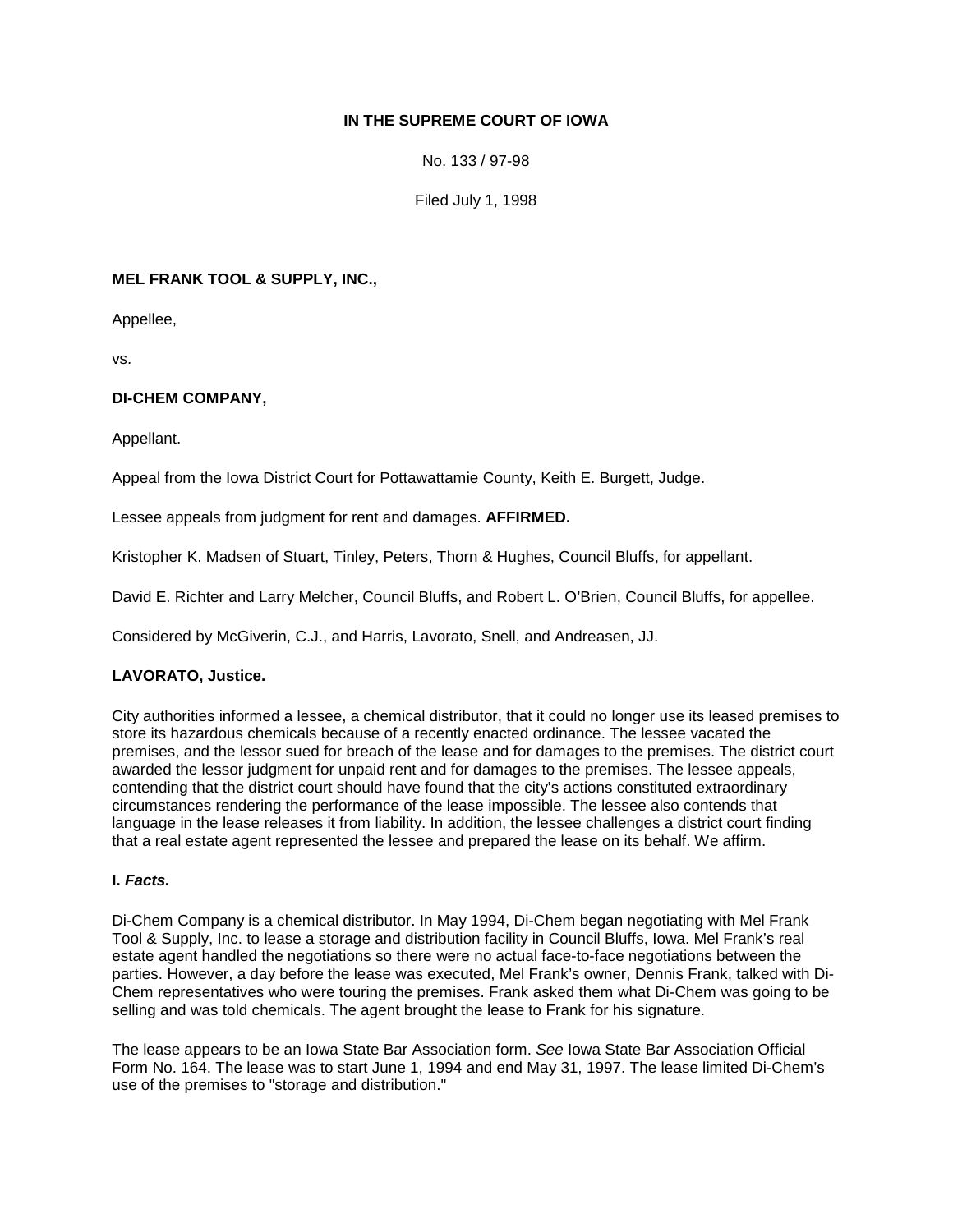Some of the chemicals Di-Chem distributes are considered "hazardous material." There was no testimony that Dennis Frank was aware of this at the time the lease was executed. A Di-Chem representative, who was present during the earlier-mentioned conversation with Dennis Frank, testified that hazardous materials did not come up in the conversation.

The lease contained several provisions that bear on the issues in this appeal. One requires Di-Chem to "make no unlawful use of the premises and . . . to comply with all . . . City Ordinances." There is also a destruction-of-premises provision that allows either party to terminate the lease under certain circumstances.

On July 21, 1995, the city's fire chief and several other city authorities inspected the premises. Following the inspection, the city's fire marshal wrote Di-Chem, stating:

> At the time of the inspection the building was occupied as Hazardous Materials Storage. I have given you a copy of 1994 Uniform Fire Code, which the City has adopted, covering Hazardous Material Storage. As you can see the building does not comply with the Code requirements which creates Health and Life Safety Hazards. The Hazardous Materials must be removed within seven (7) days to eliminate the hazard.

The letter also informed Di-Chem of the following code deficiencies: complete fire sprinkler system, mechanical exhaust system, spill control, and drainage control. Both Frank and Di-Chem representatives testified they understood the letter to mean that if these deficiencies were eliminated, Di-Chem could continue to store hazardous material. There was testimony that the changes in the code occurred after Di-Chem took occupancy of the premises.

On August 2 Di-Chem informed Mel Frank by letter of the city's action and enclosed a copy of the city's July 25 letter to Di-Chem. In its August 2 letter Di-Chem informed Mel Frank of its intention to re-locate "as soon as possible to avoid civil and criminal proceedings at the hands of the city." Di-Chem also stated

> we believe the city has overreacted and probably has no authority to order us to remove our materials from the property. . . . Nevertheless, we are not willing to contest the city's position, and we feel compelled to remove our operation beyond the city limits.

Di-Chem also stated it intended to pay the rental for the month of August and vacate the premises by September 1.

Thereafter Dennis Frank and Di-Chem representatives met with city officials about what it would take to correct the various code deficiencies to allow Di-Chem to continue storing hazardous materials. Di-Chem representatives and Dennis Frank briefly considered bringing the building up to code. There was talk about the possibility of Di-Chem splitting the costs with Mel Frank, but Dennis Frank felt the cost was prohibitive.

On October 23 Di-Chem notified Mel Frank by letter of its intention to vacate the premises by the end of October. The letter in part stated: "The city's position that we cannot legally store all of our inventory at this site prior to extensive alteration of the building makes the structure useless to us as a chemical warehouse." True to its word, Di-Chem vacated the premises.

### **II.** *Proceedings.*

Later, Mel Frank sued for breach of the lease and for damages to the property. Di-Chem asserted several affirmative defenses: mutual mistake, illegal contract, failure to mitigate damages, fraud in the inducement, and impossibility.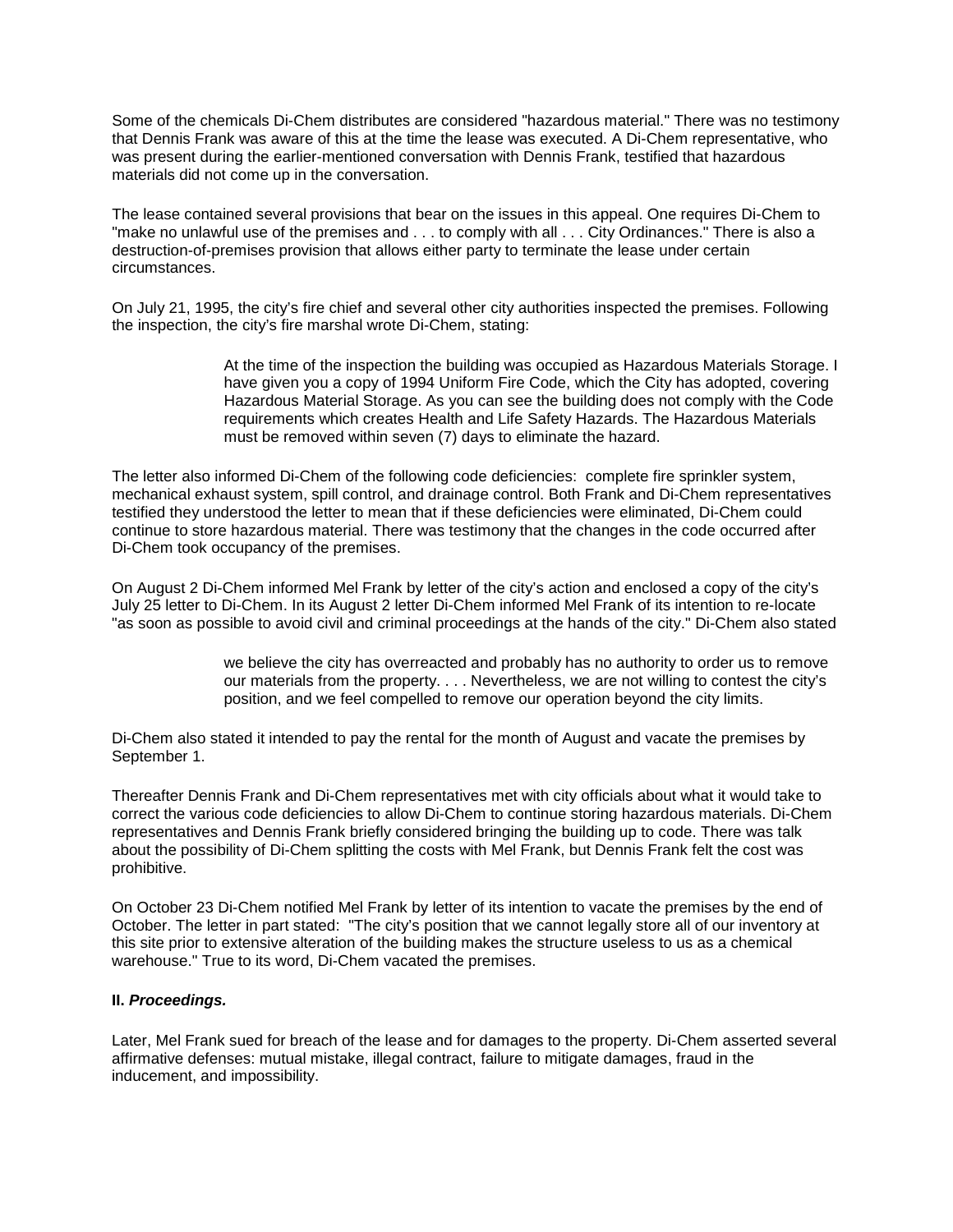The parties tried the case to the court. In its ruling the court stated the issue this way:

The principal issue to be determined is whether the defendant may voluntarily terminate the lease agreement based upon defendant's position that the warehouse could not be used for storing hazardous materials [resulting from] the inspection of various departments of the City of Council Bluffs. The conclusion of this issue must be based upon the intention of the litigating parties as well as the terms and conditions of the written lease agreement.

The court found for Mel Frank. The court found that Mel Frank had "no reason to believe or [know] that chemicals classified as hazardous would be stored in the warehouse." The court relied on the testimony of Norm Wirtala, an officer of Di-Chem:

> Mr. Wirtala testified he would be in a "superior position of knowledge" concerning the items to be stored in the building and that he had a general understanding of fire code requirements for the storage of hazardous materials due to his experience in the business although [neither] he nor his agents claimed to have examined the Council Bluffs' fire codes as they may have related to hazardous materials and building specifications for storage of hazardous materials.

With this the court concluded that there was

clear and conclusive [evidence] that the plaintiff made no representations to the defendant that the warehouse was suitable for any specific purpose, nor were any discussions or representations made concerning the character of the products to be stored by the defendant. Consequently, this Court concludes the lease was breached by the defendants for vacating the premises and failing to pay the balance of the lease term as required by its terms and conditions and the defendants owe the sum of \$55,913.77 for rent [and \$2,357.00 for damage to the property].

### **III.** *Scope of Review.*

The action here was one at law. Our review is therefore for correction of errors. Iowa R. App. P. 4. The district court's findings of fact have the force of a special jury verdict and are binding if supported by substantial evidence. *See* Iowa R. App. P. 14(f)(1). Evidence is substantial if a reasonable mind could find it adequate to reach the same finding. *Pierce v. Farm Bureau Mut. Ins. Co.*, 548 N.W.2d 551, 553 (Iowa 1996). We are not, however, bound by the district court's application of legal principles or the court's conclusions of law. *Hagan v. Val-Hi, Inc.*, 484 N.W.2d 173, 175 (Iowa 1992).

### **IV.** *Impossibility of Performance.*

**A.** *The law.* The introduction to the Restatement (Second) of Contracts covers impossibility of performance but with a different title: impracticability of performance and frustration of purpose. *See*  Restatement (Second) of Contracts ch. 11, at 309 (1981) [hereinafter Restatement]. According to the Restatement,

> Contract liability is strict liability. . . . The obligor is therefore liable in damages for breach of contract even if he is without fault and even if circumstances have made the contract more burdensome or less desirable than he had anticipated. . . . The obligor who does not wish to undertake so extensive an obligation may contract for a lesser one by using one of a variety of common clauses: . . . he may reserve a right to cancel the contract. . . . The extent of his obligation then depends on the application of the rules of interpretation. . . .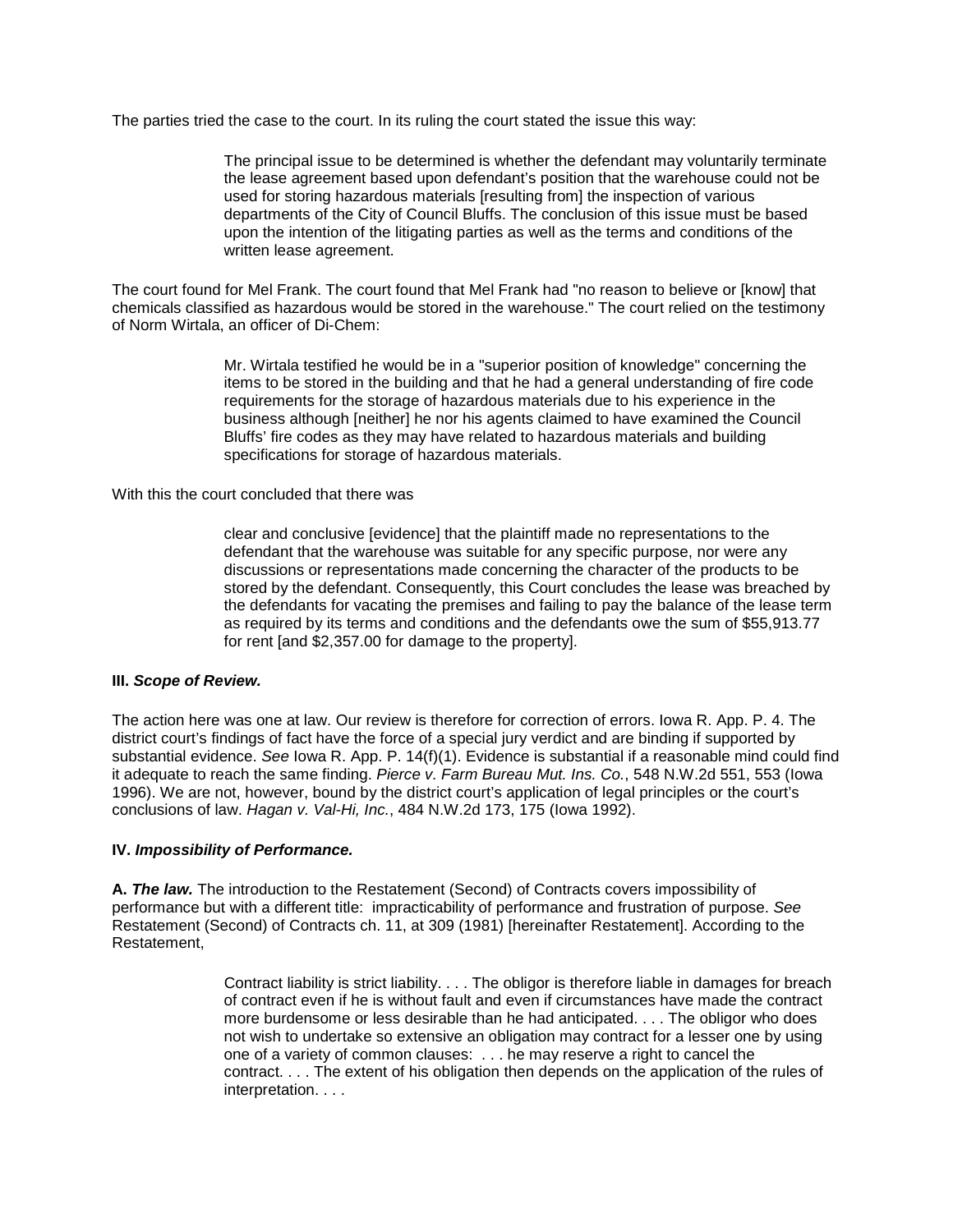Even though the obligor has not restricted his or her obligation by agreement, a court may still grant relief: "An extraordinary circumstance may make performance so vitally different from what was reasonably to be expected as to alter the essential nature of that performance." *Id.* In these circumstances, "the court must determine whether justice requires a departure from the general rule that the obligor bear the risk that the contract may become more burdensome or less desirable." *Id.* at 310. Whether extraordinary circumstances exist justifying discharge is a question of law for the court. *Id.*

The Restatement recognizes three distinct grounds for the discharge of the obligor's contractual duty:

First, the obligor may claim that some circumstance has made his own performance impracticable. . . . Second, the obligor may claim that some circumstance has so destroyed the value to him of the other party's performance as to frustrate his own purpose in making the contract. . . . Third, the obligor may claim that he will not receive the agreed exchange for the obligee's duty to render that agreed exchange, on the ground of either impracticability or frustration.

### *Id.*

The rationale behind the doctrines of impracticability and frustration is whether the nonoccurrence of the circumstance was a basic assumption on which the contract was made. *Id.* at 310-11. The parties need not have been conscious of alternatives for them to have had a "basic assumption." *Id.* at 311. The Restatement gives an example: Where an artist contracts to paint a painting and dies, the artist's death is an "event the nonoccurrence of which was a basic assumption on which the contract was made, even though the parties never consciously addressed themselves to that possibility." *Id.*

Under the Restatement's rationale,

the obligor is relieved of his duty because the contract, having been made on a different "basic assumption," is regarded as not covering the case that has arisen. It is an omitted case, falling within a "gap" in the contract. Ordinarily, the just way to deal with the omitted case is to hold that the obligor's duty is discharged, in the case of changed circumstances, or has never arisen, in the case of existing circumstances, and to shift the risk to the obligee.

### *Id.*

**B.** *Discharge by supervening frustration.* For reasons that follow, we think the facts of this case fall within the parameters of section 265 of the Restatement. Section 265 provides:

> Where, after a contract is made, a party's principal purpose is substantially frustrated without his fault by the occurrence of an event the nonoccurrence of which was a basic assumption on which the contract was made, his remaining duties to render performance are discharged, *unless the language or the circumstances indicate the contrary.*

(Emphasis added.) As mentioned, this is one of the three grounds the Restatement recognizes for discharging the obligor's contractual duty. *See id.* ch. 11, at 310.

The rule deals with the problem that arises when a change in circumstances makes one party's performance virtually worthless to the other, frustrating the purpose in making the contract. *Id.* § 265 cmt. a, at 335. The obligor's contractual obligation is discharged only if three conditions are met:

*Id.*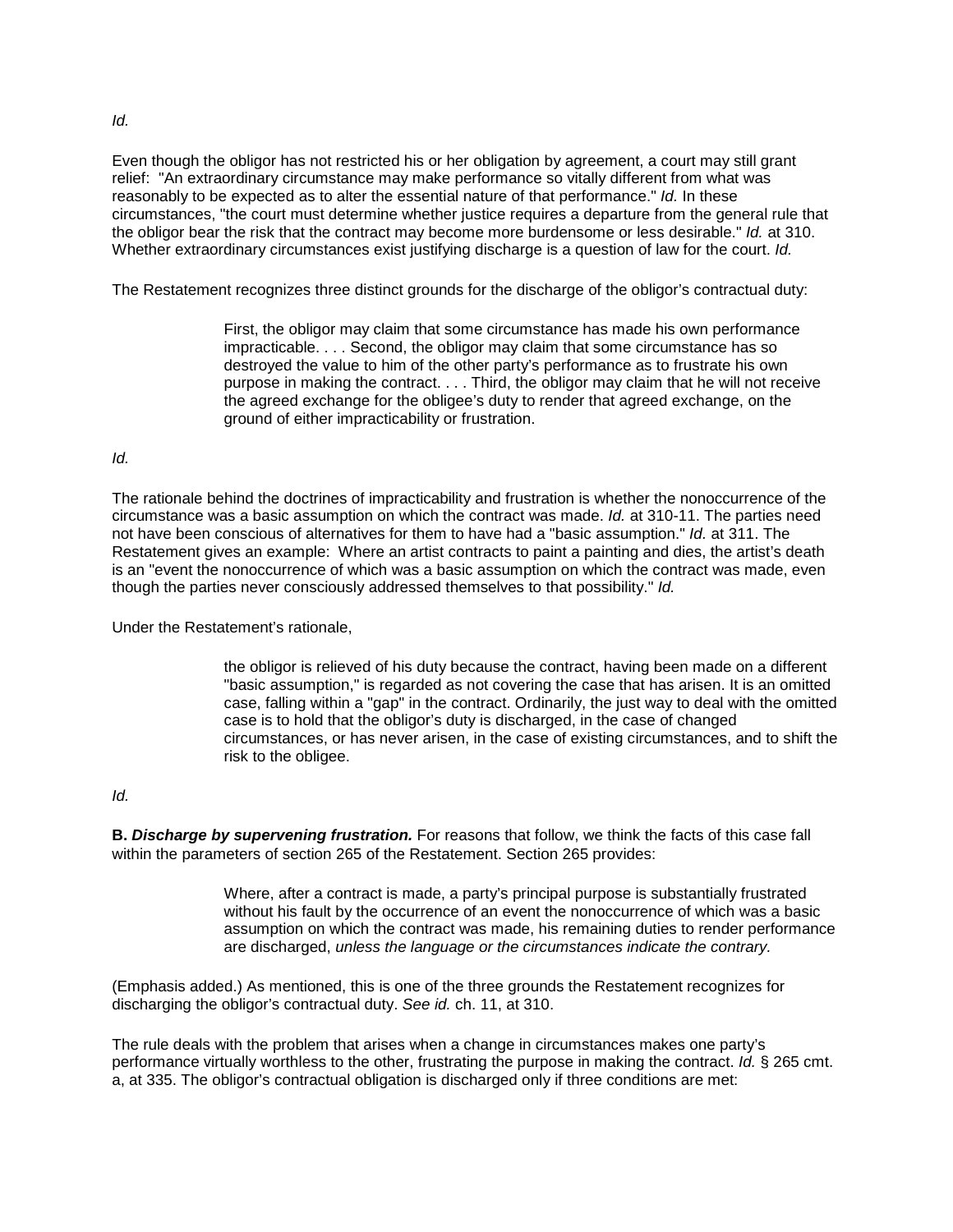First, the purpose that is frustrated must have been a principal purpose of that party in making the contract. It is not enough that he had in mind some specific object without which he would not have made the contract. The object must be so completely the basis of the contract that, as both parties understand, without it the transaction would make little sense. *Second, the frustration must be substantial. It is not enough that the transaction has become less profitable for the affected party or even that he will sustain a*  loss. The frustration must be so severe that it is not fairly to be regarded as within the *risks that he assumed under the contract.* Third, the non-occurrence of the frustrating event must have been a basic assumption on which the contract was made. . . . The foreseeability of the event is . . . a factor in that determination, but the mere fact that the event was foreseeable does not compel the conclusion that its non-occurrence was not such a basic assumption.

*Id.*

Under this Restatement section, the following pertinent illustration appears:

A leases a gasoline station to B. A change in traffic regulations so reduces B's business that he is unable to operate the station except at a substantial loss. B refuses to make further payments of rent. If B can still operate the station, even though at such a loss, his principal purpose of operating a gasoline station is not substantially frustrated. B's duty to pay rent is not discharged, and B is liable to A for breach of contract. The result would be the same if substantial loss were caused instead by a government regulation rationing gasoline or a termination of the franchise under which B obtained gasoline.

*Id.* § 265 cmt. a, illus. 6, at 336.

Iowa case law is in accord with Restatement section 265. *See Conklin v. Silver,* 187 Iowa 819, 822-23, 174 N.W. 573, 574 (1919). The facts in *Conklin* parallel those in illustration 6 set out above.

In *Conklin,* the lease provided that the lessees were "to only use the premises for iron, metal, and rag business." *Id.* at 820, 174 N.W. at 573. The lease also prohibited the lessees from "engag[ing] in or permit[ting] any unlawful business on the premises, nor to permit the premises to be occupied for any business deemed extra hazardous on account of fire." *Id.*

About a month into the lease, the Iowa legislature passed a statute declaring as a nuisance the storage of rags "within the fire limits of any city, unless it be in a building of fireproof construction." *Id.* at 821, 174 N.W. at 573. The statute applied to the lessees because the premises were within the fire limits of the city and were not of fireproof construction. *Id*. For this reason, the lessees claimed the statute made its business unlawful, exposed them to criminal prosecution, and deprived them of any substantial or beneficial use of the property thereby releasing them from further obligation to pay rent. *Id.*

This court rejected the lessees' contention and affirmed a directed verdict in favor of the plaintiff-lessor for the unpaid rent. There was evidence that the lessee also dealt in junk metal. For this reason the court concluded:

> Altogether, we are satisfied that, while the operation of the statute mentioned served to narrow or restrict, to some extent, the scope of the business of the lessees, we think the evidence is insufficient to sustain a finding that it deprives them of the beneficial use of the leased property; and, as the defense is an affirmative one, the burden of establishing which is upon the party pleading it, the trial court did not err in refusing to submit it to the verdict of the jury.

*Id.* at 822, 174 N.W. at 574. The court continued: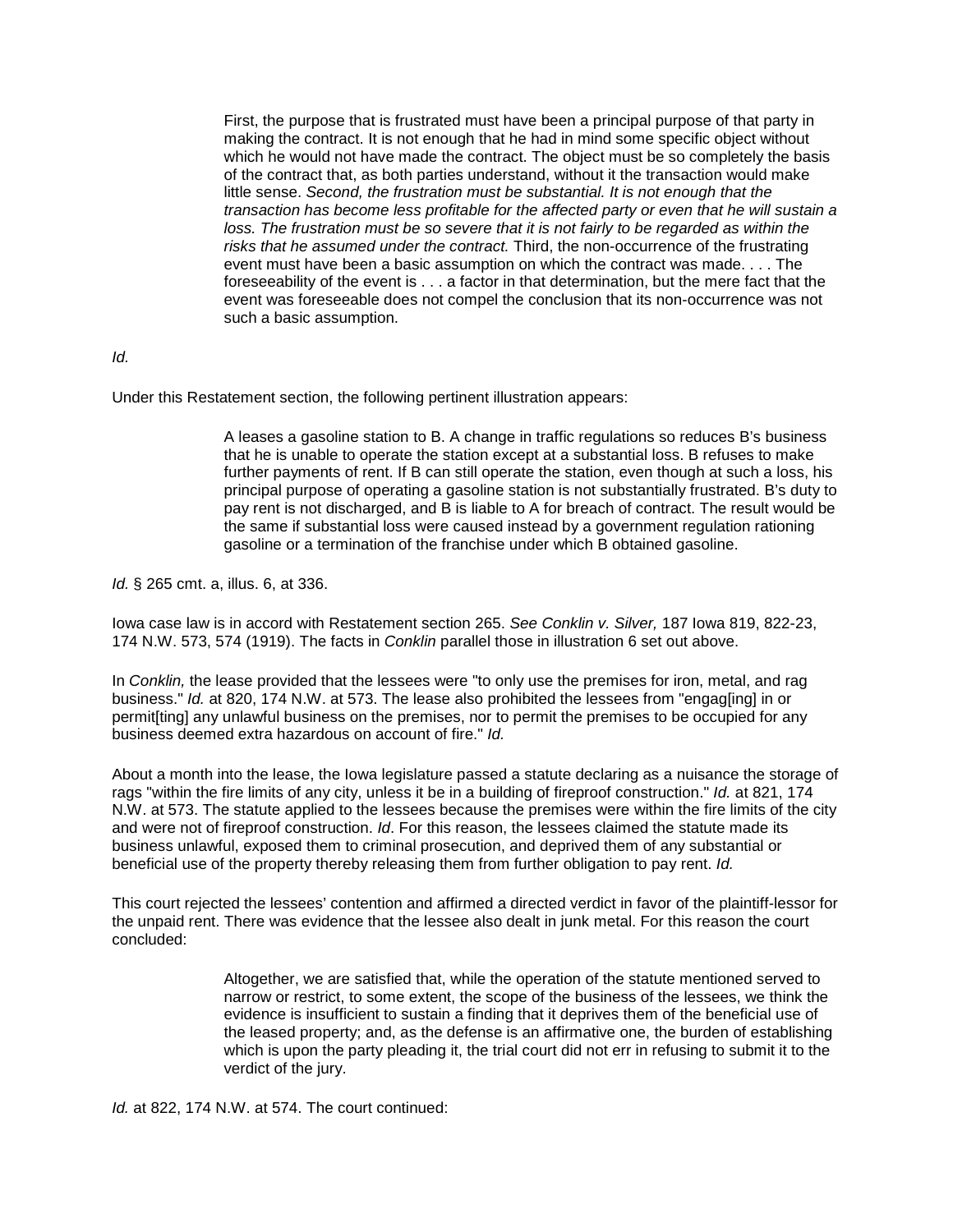[T]he right to buy, sell, store, and ship junk metals of all kinds, not only in the building but upon the entire lot, is not, in any sense, a mere incident of the rag business, and that a loss of the privilege of using the building for the handling of rags does not deprive the lessees of the beneficial enjoyment of the property for the other specified uses. It may possibly render the use less valuable or less profitable, but there is no rule or principle of law which makes that fact a matter of defense or of counterclaim in an action upon the lease.

#### *Id.* at 822-23, 174 N.W. at 574.

The Restatement and *Conklin* represent the prevailing view:

The parties to a lease may lawfully agree or stipulate that if by reason of a subsequent prohibitory or restrictive statute, ordinance, or administrative ruling, the tenant is prevented from legally using the premises for the purpose for which it was contemplated, the tenant may surrender or terminate the lease for which it was contemplated and be relieved from further liability for rent. In the absence of such a provision for termination, however, there is some uncertainty as to the effect of subsequent legal prohibition or restriction on the use of the premises. *It may generally be said that in the absence of any such stipulation, a valid police regulation which forbids the use of rented property for certain purposes, but leaves the tenant free to devote the property to other legal uses not forbidden or restricted by the terms of the lease, does not invalidate the lease or affect the rights and liabilities of the parties to the lease. And, even though the lease by its terms restricts the tenant's use of the premises to certain specified purposes, but not to a single purpose, the prevailing view is that the subsequent enactment of the legislation prohibiting the use of the premises for one, or less than all, of the several purposes specified does not invalidate the lease or justify the tenant in abandoning the property, even though the legislation may render its use less valuable. If there is a serviceable use*  for which the property is still available consistent with the limitations of the demise, the *tenant is not in a position to assert that it is totally deprived of the benefit of the tenancy.*

49 Am. Jur. 2d *Landlord & Tenant* § 531, at 442-43 (1995) (emphasis added).

Based on the foregoing authorities, we reach the following conclusions. A subsequent governmental regulation like a statute or ordinance may prohibit a tenant from legally using the premises for its originally intended purpose. In these circumstances, the tenant's purpose is substantially frustrated thereby relieving the tenant from any further obligation to pay rent. The tenant is not relieved from the obligation to pay rent if there is a serviceable use still available consistent with the use provision in the lease. The fact that the use is less valuable or less profitable or even unprofitable does not mean the tenant's use has been substantially frustrated.

**C.** *The merits.* It is clear from the pleadings and testimony that Di-Chem was asserting a defense of frustration of purpose. Di-Chem had the burden of persuasion to prove that defense. *See Conklin*, 187 Iowa at 822, 174 N.W. at 574. The district court's decision in favor of Mel Frank is a determination that Di-Chem did not carry its burden on this defense.

Di-Chem produced no evidence that *all* of its inventory of chemicals consisted of hazardous material. In fact, its own correspondence to Mel Frank indicates otherwise. For example, Di-Chem's October 23 letter to Mel Frank stated: "The city's position that we cannot legally store *all* of our inventory at this site prior to extensive alteration of the building makes the structure useless to us as a chemical warehouse." (Emphasis added.) A reasonable inference from this statement is that not all of Di-Chem's inventory consisted of hazardous material.

Testimony from one of Di-Chem's representatives corroborates this inference: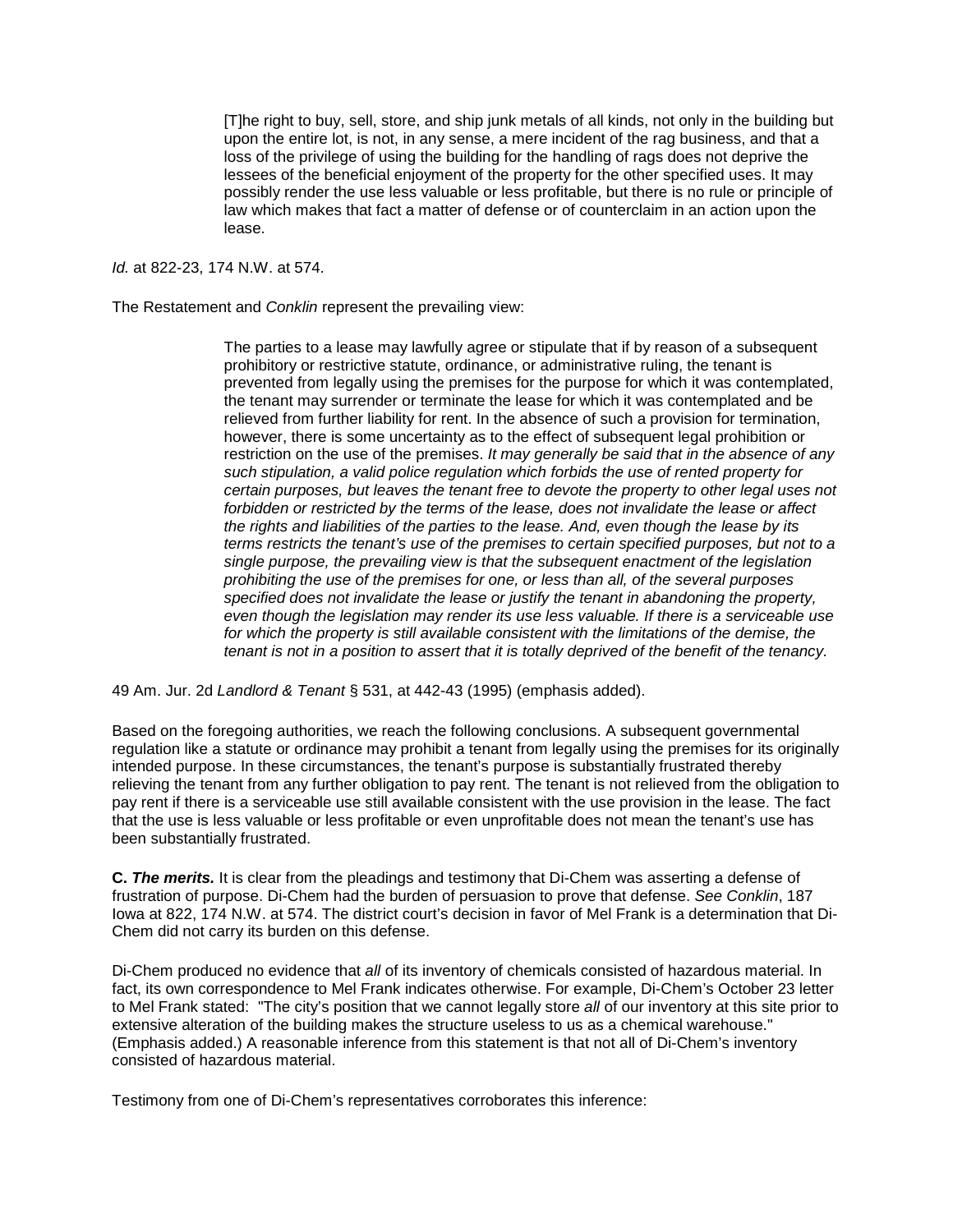Q. Were you involved at all in the discussions with the City of Council Bluffs relative to the various code deficiencies that existed at the building? A. My involvement was that the city had pointed out that there was some deficiencies with the building and asked us to remove *what* chemicals they found objective.

(Emphasis added.) Another Di-Chem representative testified that Di-Chem's product line included industrial chemicals and *food additives*. Presumably, food additives are not hazardous materials.

Given the posture of this appeal, Di-Chem has to establish as a matter of law that its principal purpose for leasing the facility—storing and distributing chemicals—was substantially frustrated by the city's actions. Di-Chem presented no evidence as to the nature of its inventory and what percentage of the inventory consisted of hazardous chemicals. The company also failed to show what its lost profits, if any, would be without the hazardous chemicals. Thus, there is no evidence from which the district court could have found the city's actions substantially frustrated Di-Chem's principal purpose of storing and distributing chemicals. Put another way, there is insufficient evidence that the city's action deprived Di-Chem of the beneficial enjoyment of the property for other uses, i.e., storing and distributing nonhazardous chemicals.

Simply put, Di-Chem failed to establish its affirmative defense of what it has termed impossibility. We must therefore affirm the district court's decision as to this issue.

#### **V.** *Lease Language.*

Di-Chem also relies on language in the lease which it claims releases it from further obligation to pay rent. The language is found in clause 13 of the lease, which is entitled "Fire and Casualty, Partial Destruction of Premises," and provides:

> (a) In the event of a partial destruction or damage of the leased premises, which is a business interference, that is, which prevents the conducting of a normal business operation and which damage is reasonably repairable within sixty (60) days after its occurrence, this lease shall not terminate but the rent for the leased premises shall abate during the time of such business interference. In the event of partial destruction, Landlord shall repair such damages within 60 days of its occurrence unless prevented from so doing by acts of God, the elements . . . or other causes beyond Landlord's reasonable control.

> (b) **Zoning**. Should the zoning ordinance of the city . . . make it impossible for Landlord, using diligent and timely effort to obtain necessary permits and to repair and/or rebuild so that Tenant is not able to conduct its business on these premises, then such partial destruction shall be treated as a total destruction as in the next paragraph provided.

> (c) **Total Destruction of Business Use.** In the event of a destruction or damage of the leased premises . . . so that Tenant is not able to conduct its business on the premises or the then current legal use for which the premises are being used and which damages cannot be repaired within sixty (60) days this lease may be terminated at the option of either the Landlord or Tenant. Such termination in such event shall be effected by written notice of one party to the other, within twenty (20) days after such destruction. Tenant shall surrender possession within ten (10) days after such notice issues, and each party shall be released from all future obligations hereunder. . . .

Di-Chem contends that because it was not able to store and distribute the hazardous chemicals, it was "not able to conduct its business on the premises," as specified in clause 13(b). Di-Chem concludes, therefore, that a "total destruction of business use" occurred in accordance with clause 13(c) and for that reason each party was released from all future obligations under the lease.